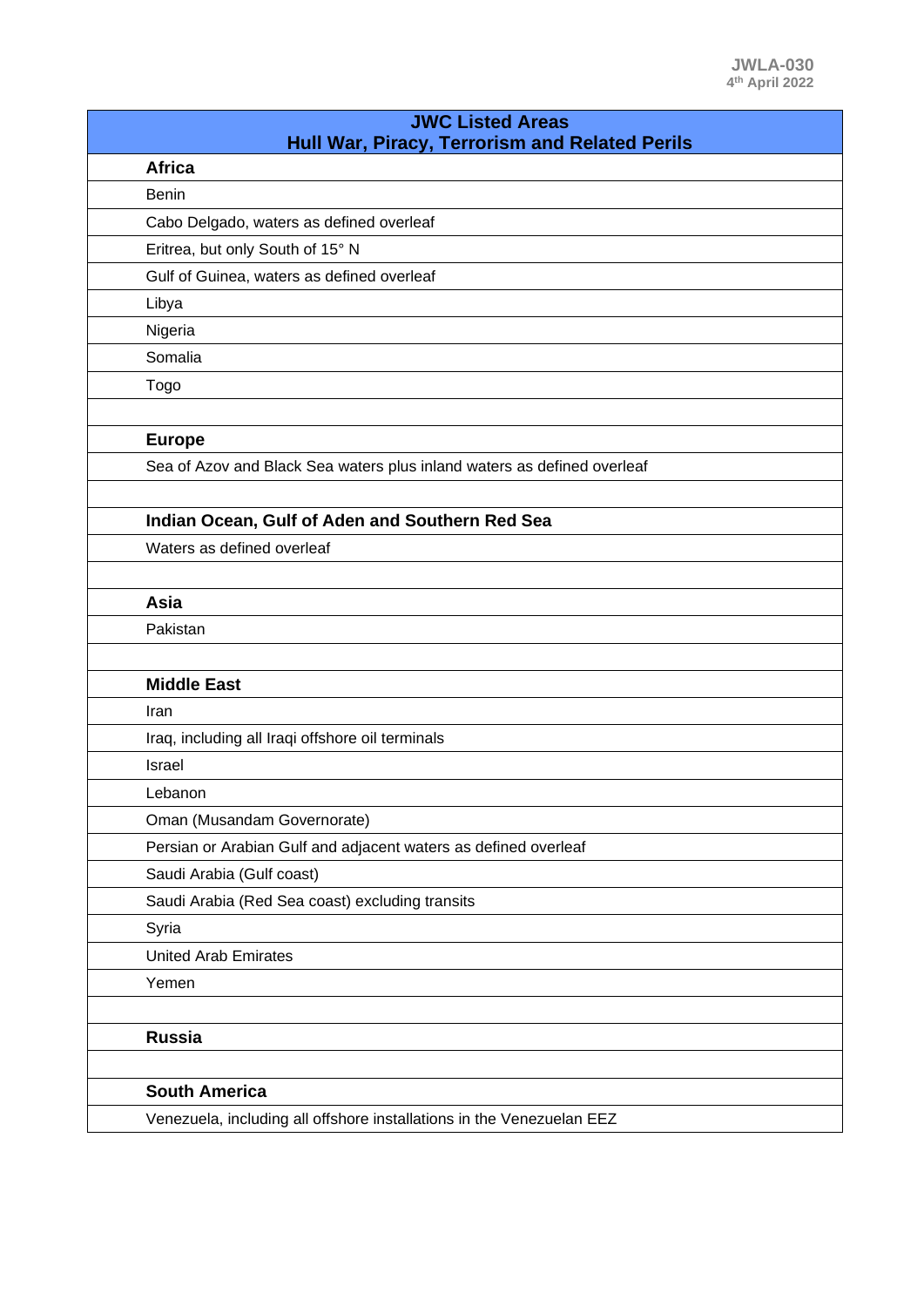# **Defined Waters**

## **Europe**

### **1) Sea of Azov and Black Sea waters enclosed by the following boundaries**

- a) On the west, around Romanian waters, from the Ukraine-Romania border at 45° 10.858'N, 29° 45.929'E to high seas point 45° 11.235'N, 29° 51.140'E
- b) thence to high seas point 45° 11.474'N, 29° 59.563'E and on to high seas point 45° 5.354'N, 30° 2.408'E
- c) thence to high seas point 44° 46.625'N, 30° 58.722'E and on to high seas point 44° 44.244'N, 31° 10.497'E
- d) thence to high seas point 44° 2.877'N, 31° 24.602'E and on to high seas point 43° 27.091'N, 31° 19.954'E
- e) and then east to the Russia-Georgia border at 43° 23.126'N, 40° 0.599'E

#### **2) All inland waters of Ukraine**

- **3) Inland waters of Russia within the following areas:**
	- a. Crimean Peninsula
	- b. River Don, from Sea of Azov to vertical line at 41° E
	- c. River Donets, from River Don to Ukraine border
- **4) All inland waters of Belarus south of horizontal line at 52° 30' N**

# **Cabo Delgado**

The waters within 50 nautical miles of Mozambique and Tanzania enclosed by the following boundaries:

- a) To the north, from Mnazi Bay at 10°19.6'S, 40°18.9'E to high seas point at 9°50.7'S, 41°7.6'E.
- b) To the south, from Baía do Lúrio at 13°30'S, 40°31.6'E to high seas point 13°30'S, 41°28.8'E.

# **Gulf of Guinea**

The waters enclosed by the following boundaries:

- a) On the west, from the coast of Togo 6° 06′ 45″ N, 1°12′E, south to
- b) high seas point 0° 40′ S, 3° 00′ E
- c) and then east to Cape Lopez Peninsula, Gabon 0°40′S, 8° 42′E.